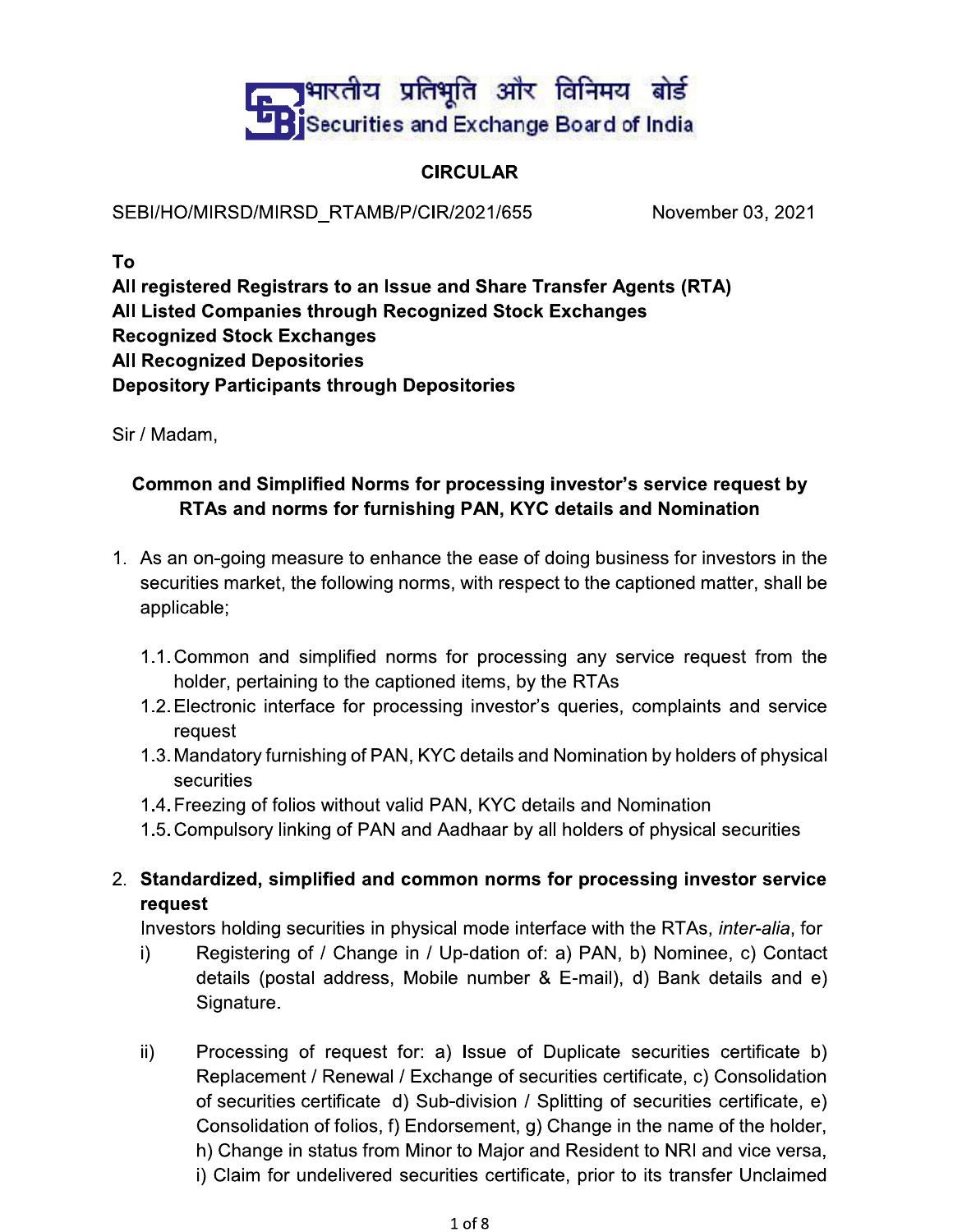## <mark>त्या भारतीय प्रतिभूति और विनिमय बोर्ड</mark> **LE Securities and Exchange Board of India**

Suspense Account, i) Claim from Unclaimed Suspense (demat) Account k) Transmission and I) Transposition.

 $\mathsf{iii}$ Services through Depository Participants (DPs) for Demat and Remat

In this regard, Norms for processing investor service requests, including the aforementioned are standardized, simplified and made common across all service request, as follows;

#### 2.1. Minor mismatch in signature

- In case of minor mismatch in the signature of the securities holder as a) available in the folio of the RTA and the present signature, the RTA, while processing the service request, shall intimate the holder by Speed post about the minor mis-match in signature, providing timeline of 15 days for raising objection, if any. In the absence of any objection, the service request shall be processed.
- b) If the letter returns undelivered or if there is an objection, as aforesaid, the RTA shall obtain signature verification by the banker before proceeding the service request.

### 2.2. Major mismatch in signature or Signature Card is not available

In case of major mismatch in the signature of the holder as available in the folio of the RTA and the present signature or if the same is not available with the RTA, then the holder / claimant shall furnish original cancelled cheque and banker's attestation of the signature as per Form ISR-2.

#### 2.3. Mismatch in name

- a) For minor mismatch in name between any two set of documents presented by holder / claimant for any service request, the RTA shall additionally obtain any one of the following documents, explaining the difference in names;
	- Unique Identification Number (UID) (Aadhaar)
	- Valid Passport
	- Driving license
	- PAN card with photograph
	- Identity card / document with applicant's Photo, issued by any of the following: Central / State Government and its Departments, Statutory / Regulatory Authorities, Public Sector Undertakings, Scheduled Commercial Banks, Public Financial Institutions.
	- Marriage certificate
	- Divorce decree  $\bullet$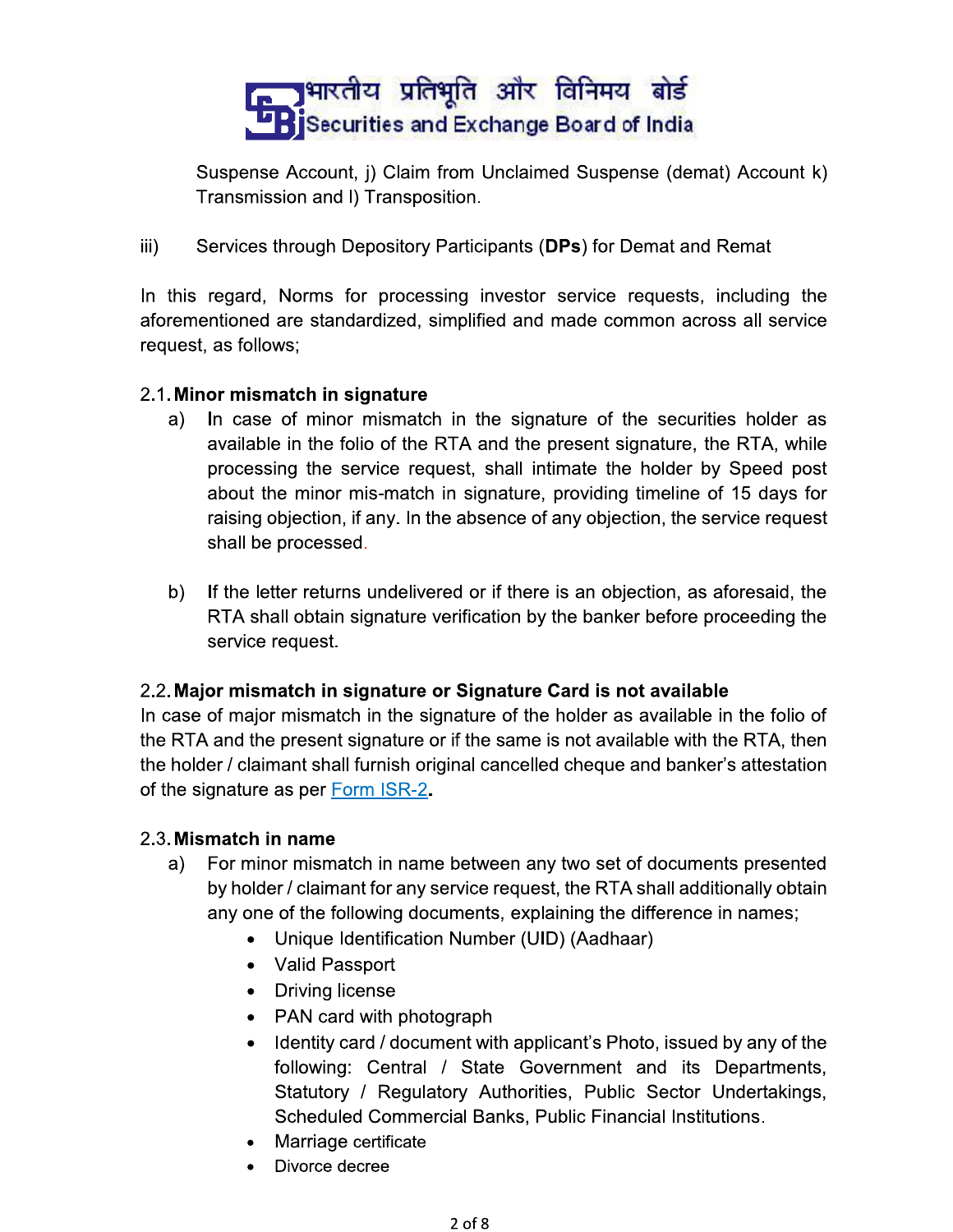## <u>ि ।</u> भारतीय प्रतिभूति और विनिमय बोर्ड **L'Bi**Securities and Exchange Board of India

b) The existing norms of the Depositories, to process demat request where there is a minor mis-match on account of initials not being spelt out fully, or put after or prior to surname, provided the signature in the Demat Request Form (DRF) matches with the signature card with the RTA, shall continue to be in force.

### 2.4. Furnishing of PAN

- PAN is mandatory for all transactions in securities market as per circular a) dated April 27, 2007 and it is also one of the document for proof of identity. Accordingly, it is reiterated that it is mandatory for all holders and claimants of physical securities to furnish PAN and it is mandatory for RTAs to verify PAN details through the facility as may be provided by the Income Tax Department (ITD). In this regard, SEBI registered RTAs have been authorized as an eligible entity by the ITD to verify PANs through its 'Online PAN Bulk Verification' (PBV) facility.
- Additionally, the 'Exemptions/clarifications to PAN', as provided in clause D b). to 'Instructions/Check List for Filing KYC Forms' in Annexure – 1 to SEBI circular No. MIRSD/SE/Cir-21/2011 dated October 05, 2011 on Uniform Know Your Client (KYC) Requirements for the Securities Market, shall also applicable for holder(s) / claimant(s) of securities held in physical mode.

### 2.5. Documents for Proof of Address

- 2.5.1. The RTA shall obtain any one of the following documents from the holder / claimant, if the address is not available in the folio or for processing the request for its change;
- Valid Passport / Registered Lease or Sale Agreement of Residence / Driving a) License / Flat Maintenance bill.
- Utility bills like Telephone Bill (only land line), Electricity bill or Gas bill Not b) more than 3 months old.
- C) Identity card / document with address, issued by any of the following: Central/State Government and its Departments, Statutory / Regulatory Authorities, Public Sector Undertakings, Scheduled Commercial Banks, **Public Financial Institutions**
- d) For FII / sub account, Power of Attorney given by FII / sub-account to the Custodians (which are duly notarized and / or apostilled or consularised) that gives the registered address should be taken.
- The proof of address in the name of the spouse.  $e)$
- $f$ ) Client Master List (CML) of the Demat Account of the holder / claimant, provided by the Depository Participant.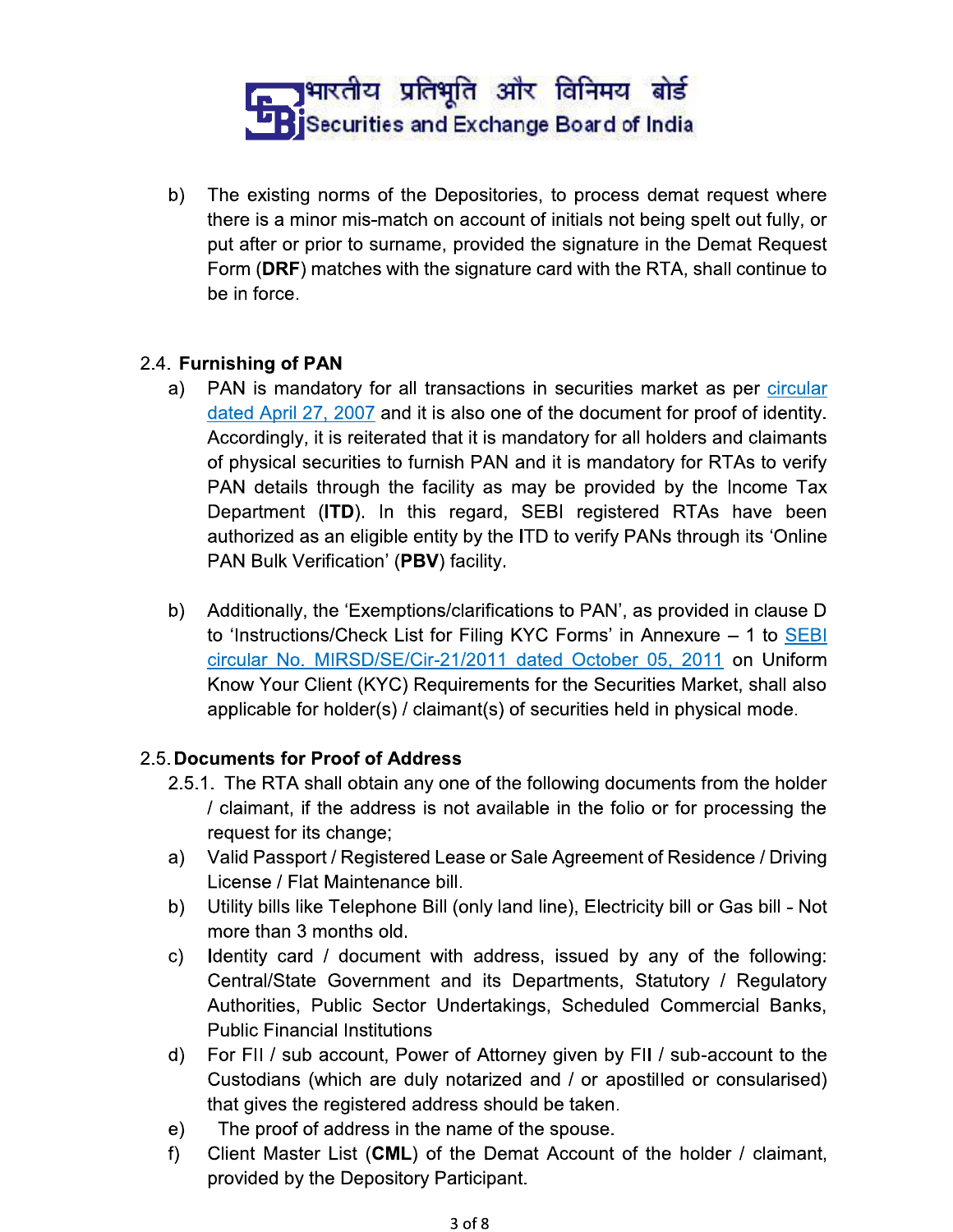## <mark>त्या भारतीय प्रतिभूति और विनिमय बोर्ड</mark> **LE Securities and Exchange Board of India**

- 2.5.2. RTAs shall forthwith send intimation about the request for change in address to the holder at both the old and new addresses by Speed post, providing, timeline of 15 days for raising objection, if any.
- In the absence of any objection, the request shall be processed. a)
- b) If any one of the letter returns undelivered or if there is an objection, the RTA shall obtain any one of the documents mentioned above reflecting the old address as available in the folio or counterfoil of dividend warrant received from the company or bank statement showing credit of dividend.

### 2.6. Self-attestation to replace Affidavits, Attestation / Notarization

For all service request, except transmission, copies of documents that are summited in hard copy shall be processed by the RTA only if the same is self-attested by the holder(s), with date. It is clarified that the RTA shall not insist on affidavits or attestation / notarization of documents.

#### 2.7. Indemnity

RTA shall not insist on indemnity for any service request, unless the same is specially provided in the Companies Act, 2013 or the Rules issued thereunder or in SEBI Regulations or circulars issued thereunder.

### 2.8. Form for availing investor services

RTA shall process all investor service request by accepting the duly filled up request Form ISR-1(pdf) (word file) to this circular. Listed companies and RTAs shall make this form available in their websites.

### 2.9. KYC details across all folios of the holder, maintained by the RTA

RTAs shall update the PAN and KYC details across all the folios of the holder managed by it, upon specific authorization for the same from the holder, as provided in Form ISR-1(pdf) (word file).

In this regard, RTA shall update the folio(s) of the holder with the information on 1) present address, 2) bank details, 3) E-mail address and 4) mobile number from the details available in the Client Master List (CML), if the holder / claimant provides the CML.

#### $2.10.$ Mode for providing documents / details by investors

The RTA shall enable the holder / claimant to provide the aforesaid document / details by any one of the following mode;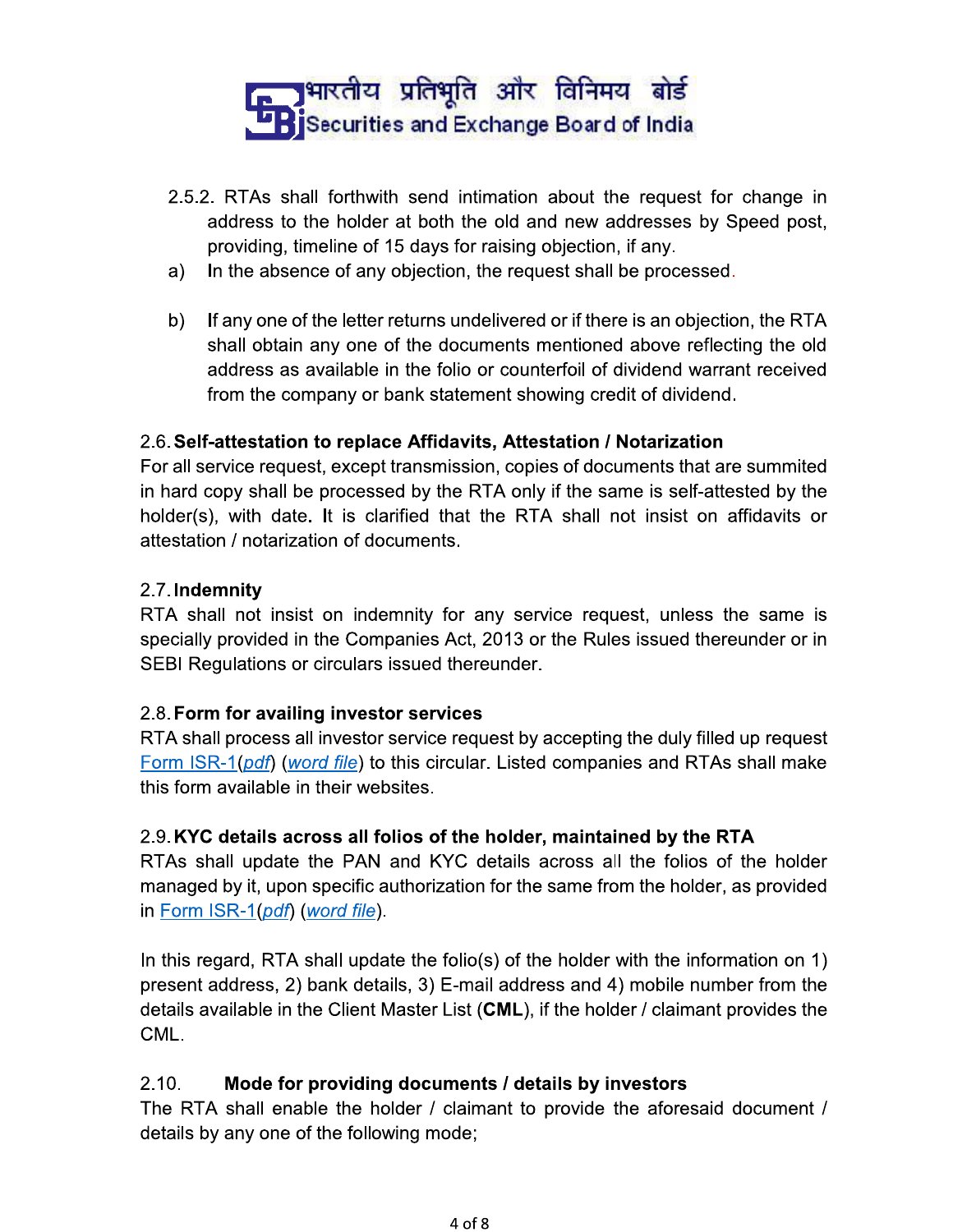## <u>ि अमारतीय प्रतिभूति और विनिमय बोर्ड</u> **LE Securities and Exchange Board of India**

- through 'In Person Verification' (IPV): the authorized person of the RTA shall a) verify the original documents furnished by the investor and retain copy(ies) with IPV stamping with date and initials
- b) through hard copies which are self-attested and dated
- through electronic mode with e-sign, as elaborated subsequently. C) -

#### $2.11.$ Timelines for registering of / up-dation of / change in PAN, KYC and nomination

RTAs shall process any of the aforesaid request from the holder, within seven working days of receipt of the complete documents / details.

However, as provided in the Rule 19 (10) of the Companies (Share Capital and Debenture) Rules, 2014, as amended from time to time, the cancellation or change in nomination shall take effect from the date on which the intimation for the same is received by the company / RTA.

#### $2.12.$ **Display of contact details of RTAs**

RTAs shall provide their complete contact details (viz. postal address, phone numbers and e-mail address etc.) in their respective websites. The same shall also be provided in the website of the listed company and also in the stock exchange(s) in which it is listed. RTA shall arrange to update the same forthwith, as and when there is a change.

#### $2.13.$ All objections by RTA in once instance

While processing complaints or service request, the RTAs shall raise all objections, if any / at all, in one instance only; the additional information may be sought only in case of any deficiency / discrepancy in the documents / details furnished by the holder.

### 3. Electronic interface for processing queries, complaints and service request

3.1. In addition to responding to queries, complaints and service request through hard copies, the RTA shall also process the same received through e-mails, provided that it is received from the e-mail address of the holder which is already registered with the RTA. Additionally, in the case of service requests, the documents furnished shall have e-sign of the holder(s) / claimant(s)

### 3.2. Through service portal of the RTA

In case the RTA is offering on-line processing of service request thought its portal, then the holder may submit his / her request or complaint through this portal, using appropriate credential for login and password. The scanned copies of the documents furnished shall have e-sign.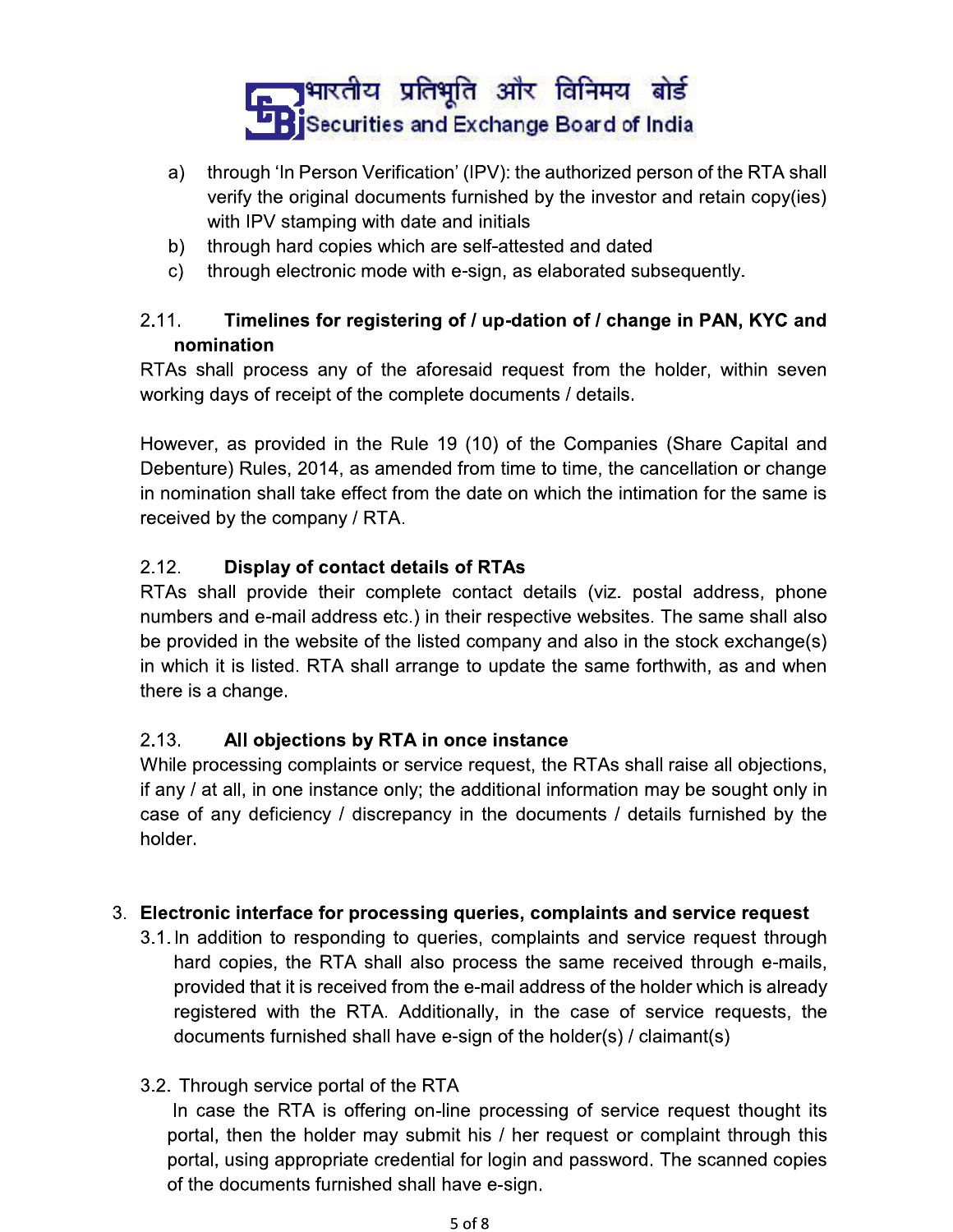# <u>ि अमारतीय प्रतिभूति और विनिमय बोर्ड</u> **L'BiSecurities and Exchange Board of India**

The RTA shall also use the electronic / on-line mode for communicating with the holder / claimant for speedier processing.

4. Mandatory furnishing of PAN, KYC details and Nomination by holders of physical securities

4.1. It shall be mandatory for all holders of physical securities in listed company to furnish the following documents / details to the RTA;

- **PAN** a)
- b) Nomination (for all eligible folios)

Details of nomination details shall be furnished hard copy or through electronic mode with e-signature, separately for each company, as follows;

- j. Either,
	- Nomination through Form SH-13 as provided in the Rules 19 (1) of Companies (Shares capital and debenture) Rules, 2014 or
	- 'Declaration to Opt-out', as per Form ISR-3
- In case of cancellation of nomination by the holder(s) through Form SHii. 14, then 'Declaration to Opt-out' shall be provided by the holder(s)
- Securities holder(s) can change their nominee through Form SH-14 iii.

Listed companies, RTAs and Stock Exchanges shall make available these three forms in their respective websites.

c) **Contact details** 

Postal address with PIN, Mobile number, E-mail address

RTA shall obtain the folio number from the mobile number and E-mail address provided by the holder, so as to validate the same.

d) Bank account details (bank name and branch, bank account number, IFS code)

Upon receipt or up-dation of bank details, the RTA shall suo-moto, pay electronically, all the moneys of / payments to the holder that were previous unclaimed / unsuccessful.

- Specimen signature e) –
- 4.2. From the date of issue of this circular, RTAs shall obtain documents / details of PAN, KYC details and Nomination, wherever, the same is not available in the folio, while processing any service requests or complaint from the holder(s) /  $claimant(s)$ .

### 5. Freezing of Folios without PAN, KYC details and Nomination

5.1. The folios wherein any one of the cited document / details are not available on or after April 01, 2023, shall be frozen by the RTA.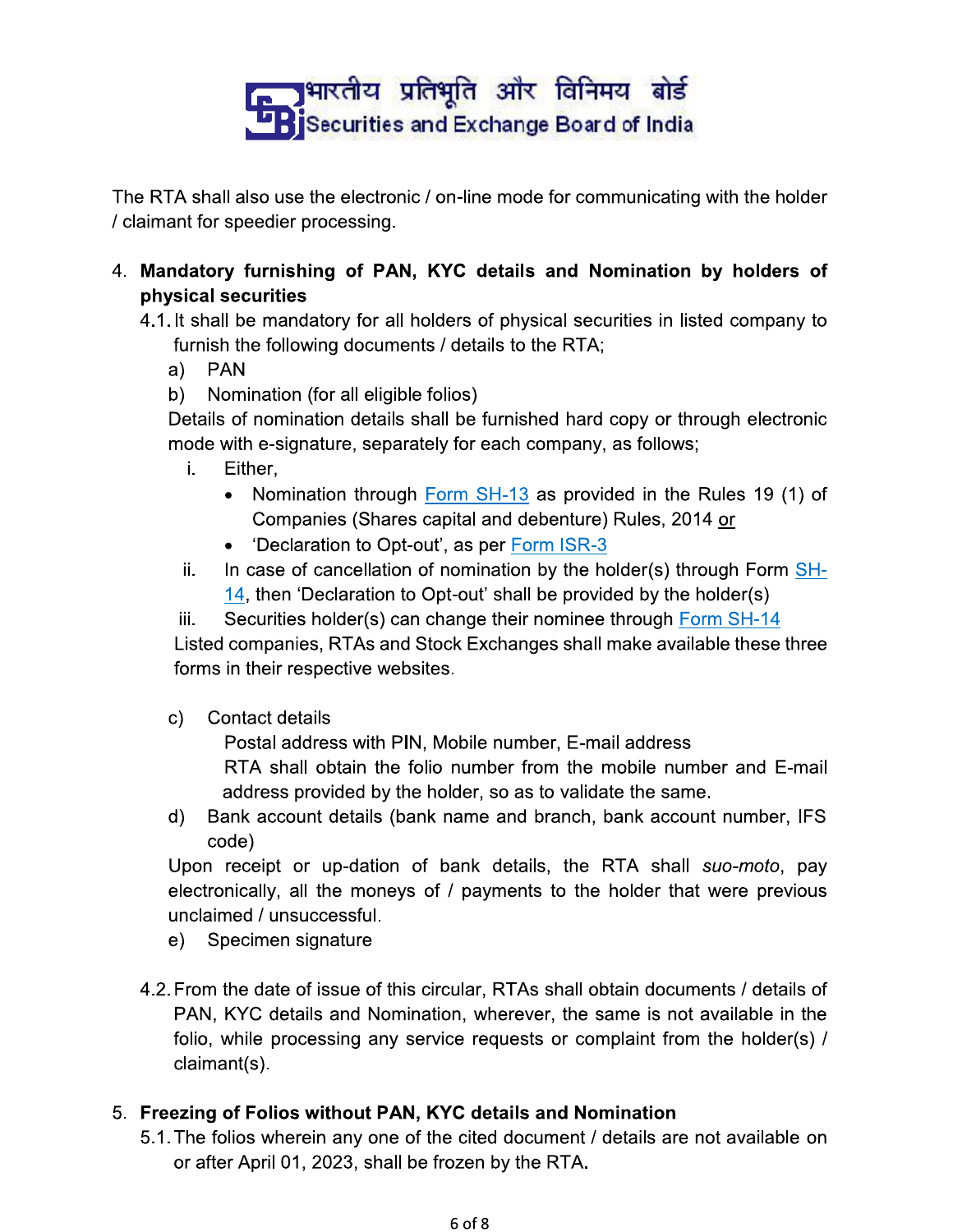# <mark>त्या भारतीय प्रतिभूति और विनिमय बोर्ड</mark> **L'BiSecurities and Exchange Board of India**

- 5.2. The securities in the frozen folios shall be
	- eligible to lodge grievance or avail service request from the RTA only after a) furnishing the complete documents / details as aforesaid
	- b) eligible for any payment including dividend, interest or redemption payment only through electronic mode and an intimation from the RTA to the holder that the aforesaid such payment is due and shall be made electronically upon complying with the requirements in paragraph 4 above.
	- referred by the RTA / listed company to the administering authority under C) the Benami Transactions (Prohibitions) Act, 1988 and or Prevention of Money Laundering Act, 2002, if they continue to remain frozen as on December 31, 2025.
- 5.3. The RTA shall revert the frozen folios to normal status upon
	- receipt of all the aforesaid documents / details at paragraph 4 above or a) -
	- dematerialization of all the securities in such folios b)
- 6. Compulsory linking of PAN and Aadhaar by all holders of physical securities in listed companies
	- 6.1. The Central Board of Direct Taxes (CBDT), vide Notification S.O. 3814(E) dated September 17, 2021, has extended the date for linking PAN with Aadhaar number to March 31, 2022. SEBI issued Press Release dated September 03, 2021, advising
		- a) intermediaries to accept only valid PANs from this aforesaid date, while opening new accounts
		- b) existing investors to link their PAN with their Aadhaar number by the date specified by CBDT.
	- 6.2. Accordingly, from March 31, 2022 or any other date as may be specified by the CBDT, RTAs shall
		- accept only valid PANs and C)
		- also verify that the PAN in the existing folios are valid; i.e. whether it is linked d) l to the Aadhaar number of the holder. In this regard, the RTAs may use of the PBV facility from the service providers of ITD.
	- 6.3. The folios in which PANs is / are not valid as on the notified cut-off date of March, 31, 2022 or any other date as may be specified by the CBDT, shall also be frozen, as detailed in paragraph 5 above.